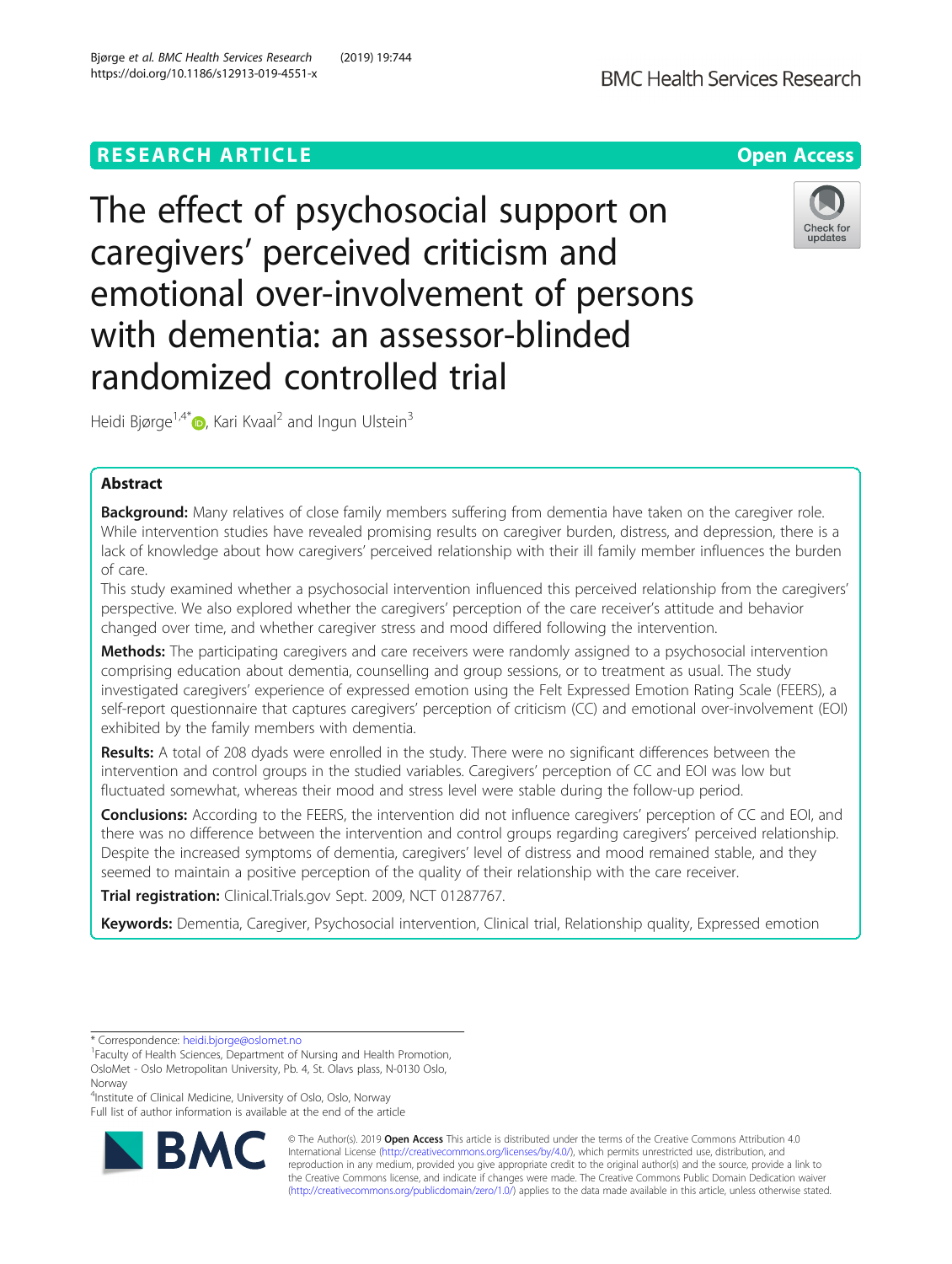# Background

Many relatives take on the role of caregiver to support family members with dementia and enable them to live at home for as long as possible. However, caregiving has a significant impact on the caregivers' situation, with a high risk of somatic and psychiatric health problems  $[1-5]$  $[1-5]$  $[1-5]$ .

Due to increasing life expectancy and the growth of the ageing population, a growing number of family members are faced with the transition to a caregiving relationship [\[6\]](#page-7-0). As the progression of the disease have a duration of 3–20 years [\[7\]](#page-7-0), the caregiving role can be a long drawn-out process. While many studies focus on the burden of care, few have investigated the impact of strain and burden on the caregiver. The neuropsychiatric symptoms associated with dementia are the main cause of caregiver distress  $[8-10]$  $[8-10]$  $[8-10]$  $[8-10]$  $[8-10]$ , whereas the relationship between the caregiver and care receiver has been shown to influence the well-being of both parties. Studies have demonstrated that a poor-quality relationship may lead to further loss of functional ability and cognitive deterioration in the care receivers, while increasing strain, reducing perceived self-efficacy, and leading to depression in caregivers  $[11]$  $[11]$ , in addition to social isolation  $[8, 12]$  $[8, 12]$  $[8, 12]$  $[8, 12]$  $[8, 12]$ .

A common way of studying relationship quality is by the concept of expressed emotion (EE). EE is a psychological term that refers to the emotional climate of a person's family environment and is derived from studies of schizophrenia. EE encompasses attitudes and behaviors that reflect caregivers' perception of criticism and hostility from, as well as emotional over-involvement of the ill family member and has shown a strong association with the outcomes of many disorders, including dementia [[13](#page-7-0)]. A high level of EE is associated with caregiver burden, distress, and depression [[14](#page-7-0)–[20](#page-7-0)]. In a review, Wearden et al. [\[13\]](#page-7-0) stated that caregivers' criticism is related to the care receivers' repetitive speech and behavior, messiness, aggressiveness, and argumentativeness. They argue that critical caregivers may perceive this behavior as intentional and thus, controllable. However, they concluded that there is scant evidence of a predictive association between caregiver EE and the course of the illness.

Psychoeducational family interventions in studies on schizophrenia have shown beneficial effects on the relapse reduction rate, reduced family burden, and improved relationships within the family [\[21\]](#page-7-0). Inspired by these positive results, tailored multicomponent psychosocial interventions have been designed in dementia care and have shown promising, but small, effects on burden [[22,](#page-7-0) [23\]](#page-7-0), depression [\[24](#page-7-0), [25](#page-7-0)], well-being and stress in caregivers [\[26](#page-7-0)]. Multicomponent interventions that include the person with dementia seem to be the most beneficial [[25](#page-7-0), [27](#page-7-0)–[31](#page-7-0)] and may reduce the risk of early institutionalization [[27](#page-7-0)].

However, none of these studies investigated whether a psychosocial intervention can change the level of perceived EE and promote a mutual relationship. An important question is whether reduced stress, depression, and time spent together influence the caregiver's way of perceiving the care receiver's attitude and behavior.

Only a few studies have investigated how the emotional relationship develops as dementia progresses, with contradictory results. Some authors have argued that the relationship declines, probably because of communication difficulties [[32](#page-7-0), [33\]](#page-7-0). In contrast, others have found increased closeness and mutual affection [[11\]](#page-7-0), perhaps because caregiving necessitates more frequent interaction [[34\]](#page-7-0).

Usually, the studies capture how EE influences the ill family member, whereas less attention has been given to the caregivers' perception of their ill family members' attitude, which is the target of this study. The present study is part of an intervention study exploring the effect of a multicomponent psychosocial intervention program on family caregivers and people with dementia. Whereas earlier published studies on the material by Bruvik and co-workers [[35\]](#page-7-0) found no differences in depressive symptoms between the intervention and control group, the aim of the present study was to examine whether a psychosocial intervention could influence the perceived relationship from the caregivers' point of view. Furthermore, we assessed caregivers' experiences of criticism (CC) and emotional over-involvement (EOI) exhibited by their family member with dementia, and whether they perceived that the attitude and behavior of the care receiver changed over time.

# **Methods**

### **Participants**

We carried out an assessor-blinded multicenter randomized controlled study of persons with mild to moderate dementia and their primary caregivers. A total of 230 family caregivers of 230 persons with dementia were recruited from 19 municipalities in Norway between October 2009 and May 2011. The participating dyads were enrolled from memory clinics and through general practitioners and the local dementia team, home care offices, and adult day-care centers, and at a local educational program for caregivers. Family caregivers and their care receivers were eligible if the care receiver was living at home, fulfilled the ICD 10 criteria for dementia, and had at least weekly face-to-face contact with their caregiver. The care receivers had to have a Mini Mental State Examination (MMSE) score  $> 14$  [[36\]](#page-7-0). We excluded relatives other than spouses and children to achieve a more homogeneous material, leaving 208 in the study at baseline (Fig.  $1$ ). Due to the variety of recruitment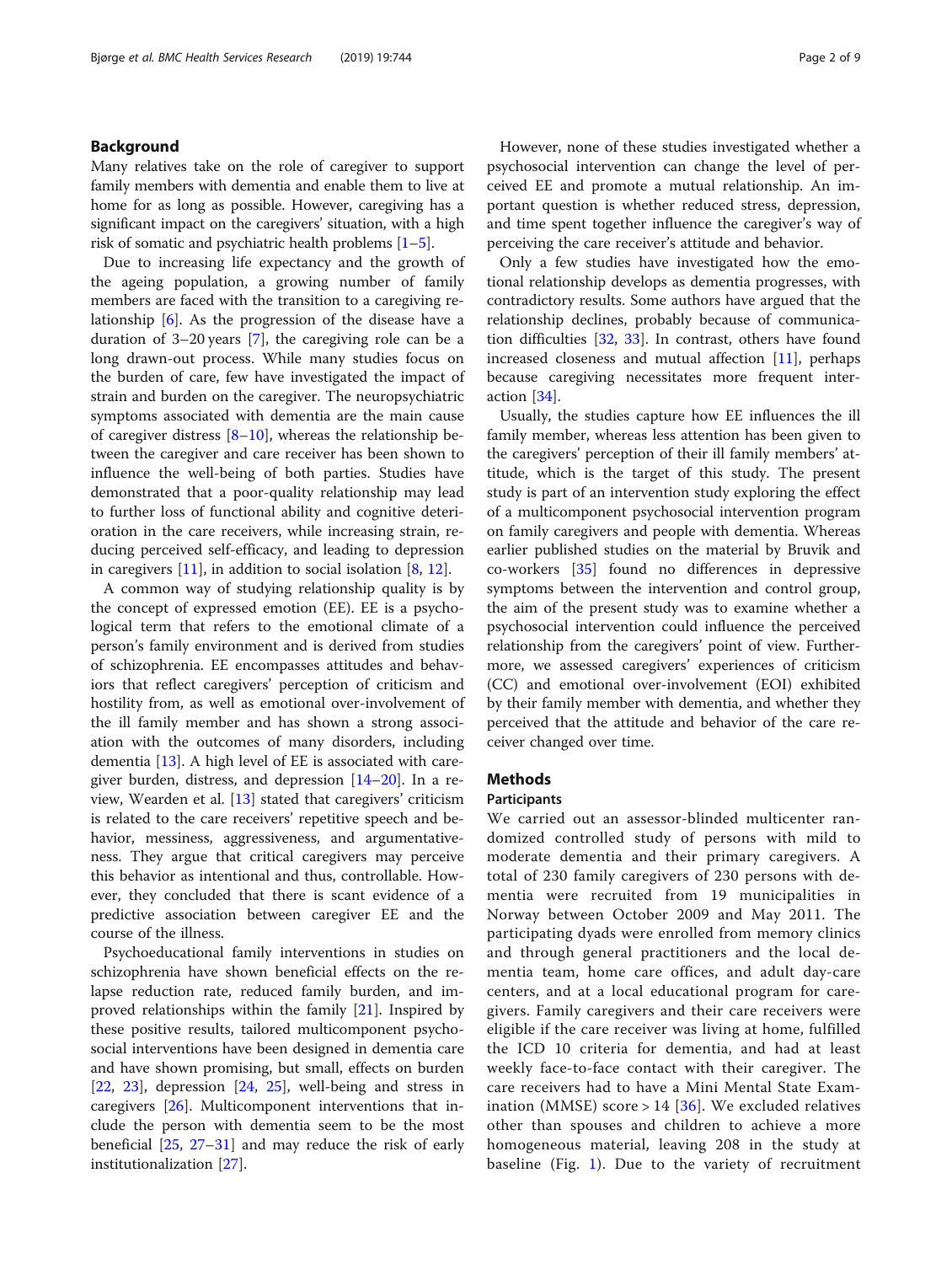<span id="page-2-0"></span>

methods, we were unable to tabulate the number of potential participants who were contacted and did not agree to participate or failed to meet the inclusion criteria.

# Randomization

The dyads were randomly assigned to participate in a psychosocial intervention program or treatment as usual. A blinded block randomization procedure with blocks of 6 dyads was carried out at each participating center. The minimum number of included dyads in the municipalities was 8. The study was carried out in small municipalities with research assistants also working as clinicians. The group leaders did not perform any follow-up of the study participants. None of the investigators knew which group the participants had been allocated to and had no access to the data.

The duration of screening prior to randomization varied from 2 to 12 months. The variation of nearly 1 year was due to the block randomization and small communities with few participants available for inclusion.

### Intervention and control condition

The intervention was conducted over a 12-month period and consisted of three components: education about dementia, family counseling, and group meetings. The caregivers took part in either a community-based

educational program or two half-day seminars focusing on the symptoms of dementia. Counseling included five individual one-hour sessions with each family. The counseling sessions were offered during the first 3 months after inclusion and used to identify both the needs and resources within the families. A problemsolving method was employed to find new ways of coping with unmet needs and challenging behaviors. The care receiver participated in two sessions, one of which included the entire family network. The caregivers then attended six two-hour group meetings conducted twice a month. The main approach in the group meetings for the caregivers was structured problem solving, and each meeting had one specific theme. An overall goal of the intervention was to enable the caregivers to understand that the cognitive as well as the neuropsychiatric symptoms were not intentional but due to dementia, thus reducing the risk of criticism. The caregivers also learned how to set limits to avoid distress and burden.

A manual was designed based on recommended interventions [\[22,](#page-7-0) [30,](#page-7-0) [31,](#page-7-0) [37\]](#page-8-0) and used in order to standardize both the counseling sessions and the group meetings [[38\]](#page-8-0). Local nurses and occupational therapists trained in the structured approach performed the intervention. Throughout the trial they received supervision by the main investigator through telephone conferences, and took part in regular meetings, seminars, and workshops.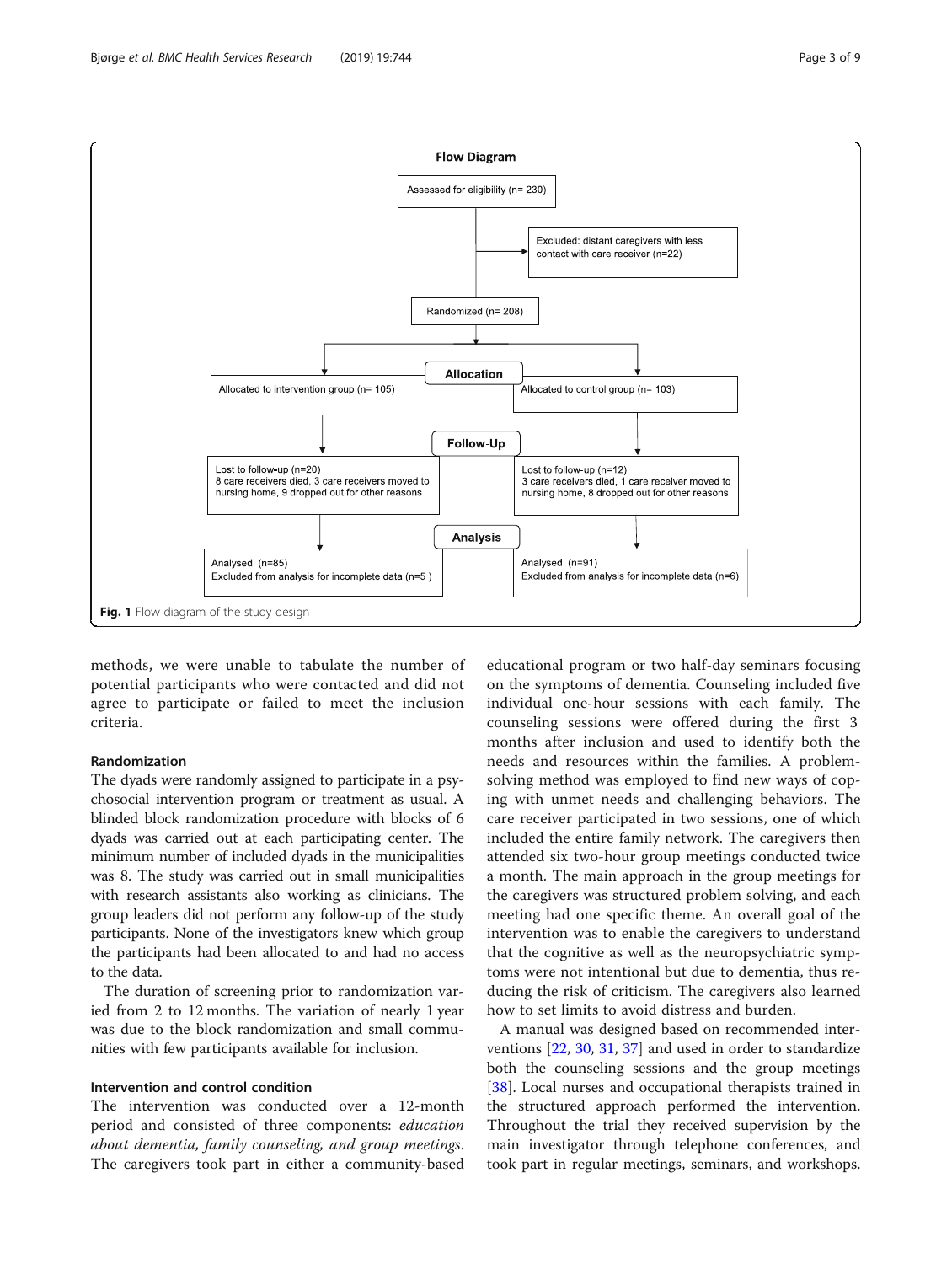Due to the large number of nurses and occupational therapies performing the intervention, we were unable to tabulate the number of caregivers and care receivers attending all sessions targeted to them. The dyads in the control group were informed about available services and were free to seek treatment and support in addition to any on-going care.

### Data collection and measures

Data were collected by nurses and occupational therapists who had specialized in mental health, geriatrics or dementia, and who were trained in advance to carry out structured interviews with the caregivers and care receivers. They were all blinded to the randomization.

Efficacy assessments were made at baseline and 12 months. The primary efficacy variables at the caregiver level were the Felt Expressed Emotion Rating Scale (FEERS) [\[39](#page-8-0)]. The FEERS is a self-rated instrument derived from the theory of EE and comprises two dimensions, namely CC and EOI. The FEERS includes three items in each cluster using a 6-point Likert scale from 0 to 5, with a higher total score indicating the perception of a more critical and emotionally over-involved attitude from the care receiver. The scale was originally developed to capture the care receivers' perception of the caregivers' level of EE. However, in this study we used the scale to explore how the caregiver experienced the care receiver. The FEERS was previously used in a study of dementia with acceptable internal validity (Cronbach α: CC 0.52, EOI 0.82, and factor analysis CC: 0.64–0.75, EOI: 0.73–0.80).

The Relatives' Stress Scale (RSS) [[40](#page-8-0)] is a self-rated 15 item scale that measures the caregiver's burden of care ranging from 0 to 60, with a higher score indicating a higher degree of burden. The scale has been validated with good internal validity (Cronbach  $\alpha$  0.90) [\[40,](#page-8-0) [41\]](#page-8-0).

Depression was measured using the Geriatric Depression Scale (GDS) [[42](#page-8-0)], a self-rated 30-item scale ranging from 0 to 30 with or without symptoms present. A higher score indicates more symptoms of depression.

The primary efficacy variables for care receivers included neuropsychiatric symptoms measured by means of the Neuropsychiatric Inventory (NPI-Q) [[43\]](#page-8-0), a 12 item proxy based questionnaire focusing on the presence or absence of symptoms (yes/no). A higher score indicates more symptoms, with a total possible score of 12. The Cornell [\[44](#page-8-0)] was used to capture depressive symptoms. The scale is a proxy-based instrument consisting of 19 items with a score of 0–2 for each item. A higher score indicates more severe symptoms, with a possible total score of 38.

The function of activities of daily living was measured using the Instrumental Activity of Daily Living (IADL) [[45](#page-8-0), [46](#page-8-0)], which assesses the skills needed for independent living, such as the ability to do housekeeping, shopping, and manage finances. The scale has eight items with a maximum score of 3 to 5 and a total severity score of 7 to 31. A higher score indicates more need for assistance.

Cognitive function was measured using the MMSE [[36\]](#page-7-0). This is an investigator-assessed score ranging from 0 to 30, with a lower score indicating more severe cognitive dysfunction.

Caregiver and care receiver demographics were collected at baseline.

### Sample size

In the power calculation, we assumed no change for the control group and an increase of at least 1 point in the intervention group for the FEERS CC and EOI subscales after the intervention. With a power of 80% and significance level of 5%, we would need 64 individuals in each group (given the anticipated difference of 1 point and common SD of 2 points). We included 105 and 103 in the intervention and control groups, respectively, at baseline. Thus, our study was sufficiently powered.

### Statistical analysis

Care receiver and caregiver characteristics at baseline were compared between the intervention and control groups using a two-tailed t-test for continuous variables and two-tailed Mann-Whitney U test for skewed data;  $\chi^2$ was used for categorical variables.

Missing item scores were replaced by the total mean when  $\leq$ 20% of scores were missing on the questionnaires.

We calculated the difference in the change in FEERS CC, FEERS EOI, and FEERS total from baseline to follow-up for the intervention and control groups using  $\chi^2$ . Possible differences between the intervention and the control group regarding the outcome variables over time were modeled using linear mixed models for repeated measures. The results are expressed as the estimated regression coefficients B with 95% CI (confidence intervals). All tests were two-sided.  $P \le 0.05$  was considered significant. Statistical analyses were performed using the statistical program SPSS version 23.

### Results

Of the 208 dyads included in this study, thirty-two were lost to follow-up: 11 because the care receivers died, 4 because the care receiver was moved to a nursing home, while the reason for the loss of the other 17 were not registered. Among the caregivers lost to follow-up, 13 were wives or cohabitees, 5 husbands and 14 were adult children, thus leaving 40 wives or cohabitees, 11 husbands, 27 daughters and 7 sons for the intervention group, and 34 wives or cohabitees, 15 husbands, 34 daughters and 8 sons for the control group. No statistically significant differences were found between caregivers and care receivers lost to follow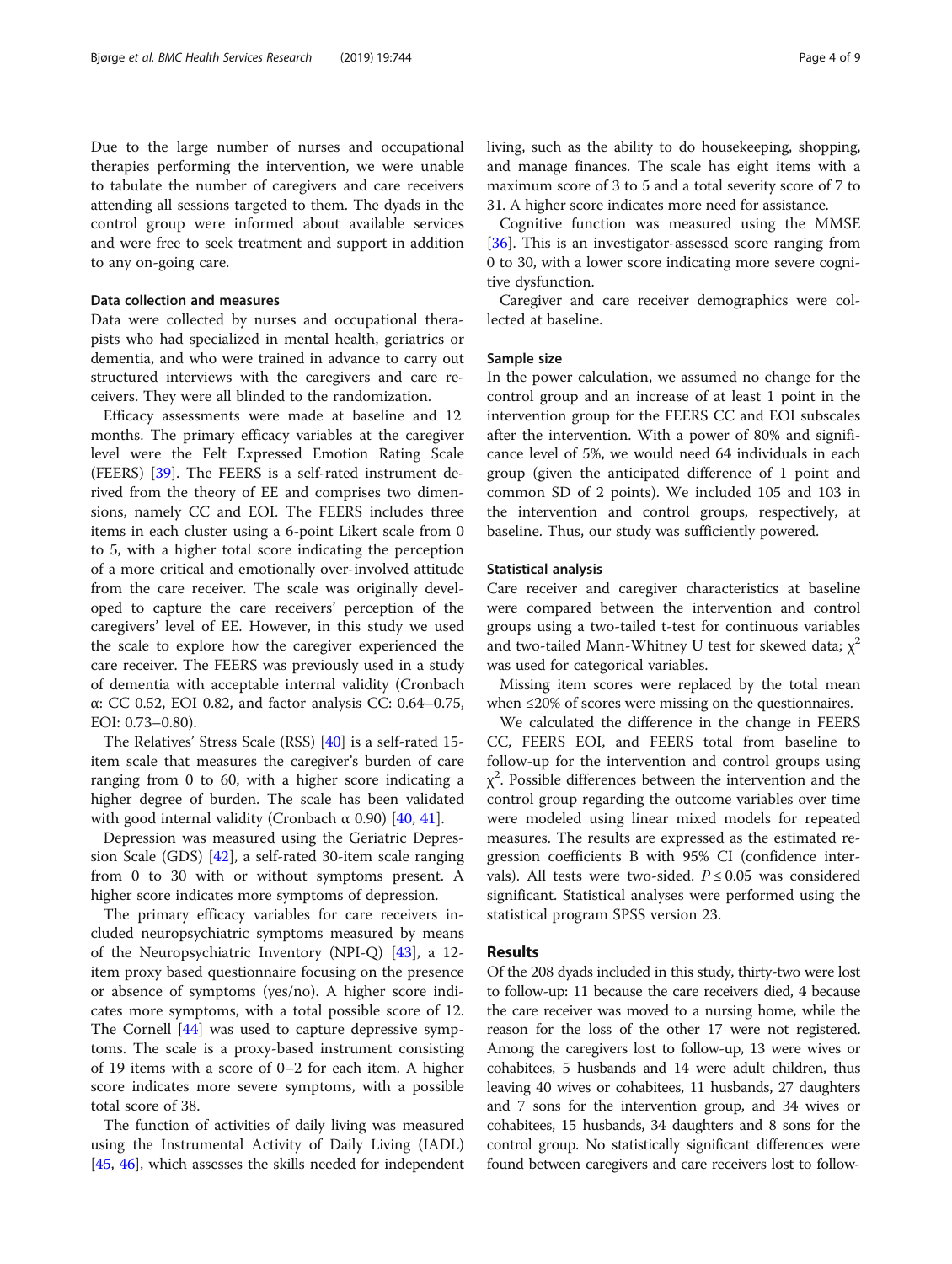up  $(N = 32)$  compared to those who remained in the study  $(N = 176)$  with regard to socio-demographic data at baseline (data not shown).

The background characteristics of the 208 caregiver care receiver dyads are reported in Table 1.

The characteristics of the dyads in the intervention group were comparable to those of the control group except for caregiver depression with a significantly higher GDS-score in the intervention group  $(p = 0.02)$ , and neuropsychiatric symptoms (NPI) were lower ( $p = 0.08$ ) in the intervention group than the control group. The FEERS items did not differ significantly between the intervention and control groups from baseline to followup and the FEERS CC, FEERS EOI, and FEERS total were quite stable over the 12-month period (Table [2](#page-5-0)).

The living conditions of the care receivers changed during the follow-up period, as 24% moved to nursing homes, 24 from the intervention group and 23 from the control group. Nursing home placement was not associated with any of the FEERS items.

We assessed whether the time from screening to randomization had any influence on the caregivers' perceived relationship and found no significant differences between caregivers who had to wait  $(n = 14)$  and those who did not have to wait  $(n = 162)$  (data not shown).

# **Discussion**

Although the intervention was based on multicomponent strategies that have shown the best results on health and well-being, quality of life, and mood [\[30,](#page-7-0) [31](#page-7-0)], there were no significant differences between the intervention and control groups regarding the caregivers' perceived relationship.

In accordance with our findings, Wearden et al. [[13](#page-7-0)] found that the level of EE in dementia is low compared to other illnesses. Thus, a further decrease in EE may be unlikely. In contrast to most other studies in which the level of EE is ascertained from the caregivers' attitude, our study captured caregivers' perception of the care receivers' attitude and behavior from the caregivers' own

#### Table 1 Baseline characteristics of the 208 caregivers and care receivers

|                                        | Intervention ( $n = 105$ ) | Control ( $n = 103$ ) |
|----------------------------------------|----------------------------|-----------------------|
| Caregivers                             |                            |                       |
| Females, n (%)                         | 81(77)                     | 77 (75)               |
| Males, n (%)                           | 24(23)                     | 26(25)                |
| Spouses, n (%)                         | 63 (60)                    | 55 (53)               |
| Children, n (%)                        | 42 (40)                    | 48 (47)               |
| Age, mean (SD) range                   | 64.1 (12.2) 35-87          | 63.6 (11.8) 40-89     |
| Living together, n (%)                 | 66 (63)                    | 56 (54)               |
| Daily contact, n (%)                   | 69 (66)                    | 59 (57)               |
| RSS, mean (SD)                         | 25.05 (10.88)              | 23.48 (11.07)         |
| GDS, mean (SD)                         | 7.70(6.62)                 | 5.69 (5.70)           |
| FEERS CC, mean (SD)                    | 3.78 (2.82)                | 3.42 (2.99)           |
| FEERS EOI, mean (SD)                   | 6.12(3.26)                 | 5.91(3.19)            |
| FEERS Total, mean (SD)                 | 9.95 (4.94)                | 9.33 (4.64)           |
| Care receivers                         |                            |                       |
| Females, n (%)                         | 55 (52)                    | 56 (54)               |
| Males, n (%)                           | 50 (47)                    | 47 (46)               |
| Age, mean (SD) range                   | 78 (7.5) 60-94             | 79 (7.0) 58-94        |
| Years of symptoms, median (IQR) range  | $3(2, 5) 0.2 - 14$         | $4(2.5, 6)0.6 - 12$   |
| Years of schooling, median (IQR) range | $9(7, 12)$ 3-22            | $9(7, 11.3) 6 - 22$   |
| Formal assistance, n (%)               | 74 (71)                    | 73 (50)               |
| MMSE, mean (SD)                        | 20.9 (3.52)                | 21.5 (3.68)           |
| NPI, mean (SD)                         | 4.8(2.43)                  | 5.4(3.68)             |
| IADL, mean (SD)                        | 22.2 (7.72)                | 21.4 (7.72)           |
| Cornell, mean (SD)                     | 8.02 (5.54)                | 7.3(5.90)             |

IQR Interquartile range, FEERS CC Felt Expressed Emotion Rating Scale; criticism, range 0-5. FEERS EOI Felt Expressed Emotion Rating Scale; emotional over involvement, range 0–5. RSS Relatives' Stress Scale, range 0–12, GDS Geriatric Depression Scale, range 0–30, MMSE Mini Mental State Examination, range 0–30, NPI Neuropsychiatric Inventory (only presence of symptoms, range 0–12), IADL Instrumental Activities of Daily Living, range 7–13. Cornell, range 0–38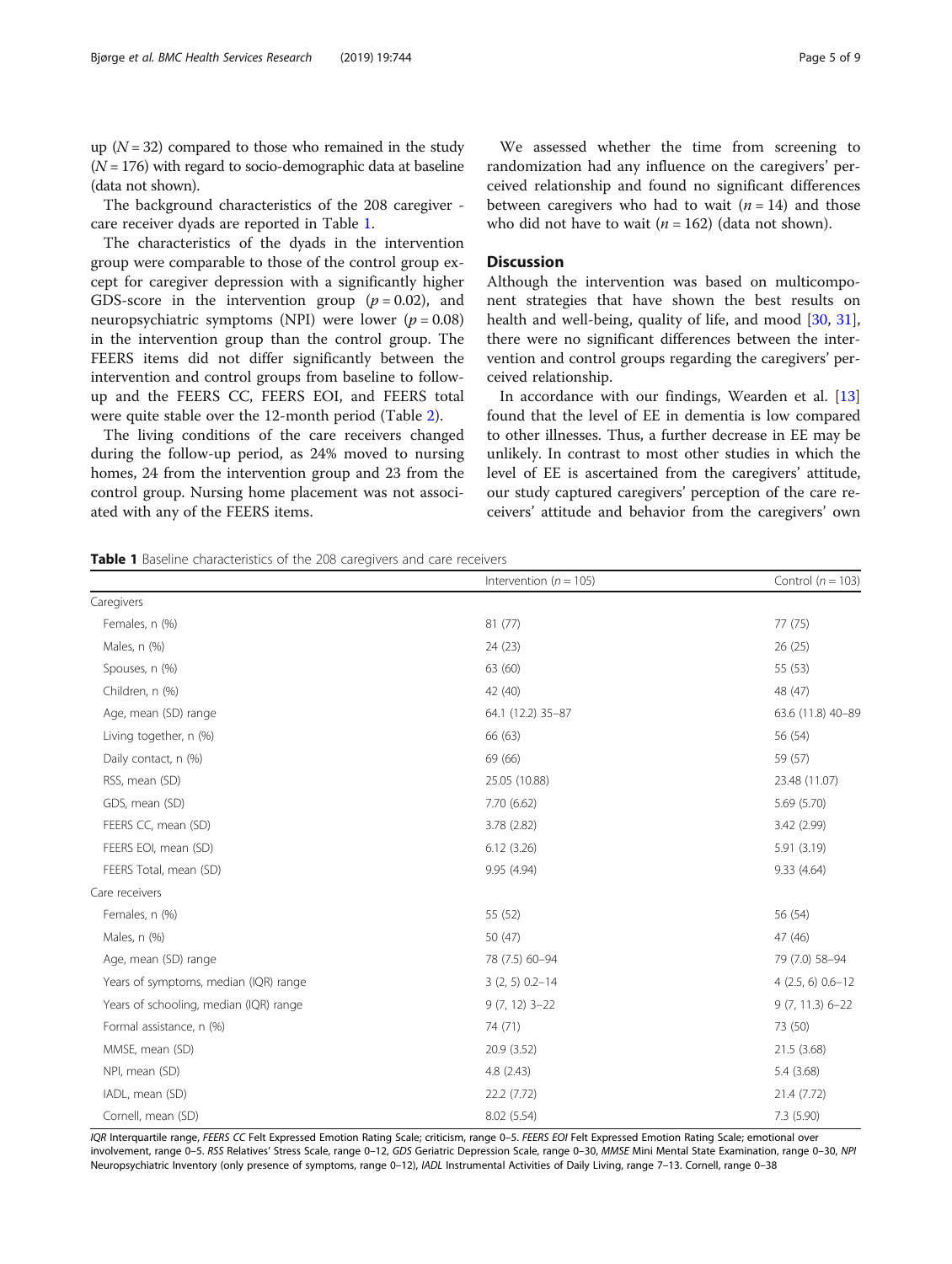| Variable                  | Baseline score | Follow-up score | Between-group differences at follow-up (95% CI) | $P$ -value |
|---------------------------|----------------|-----------------|-------------------------------------------------|------------|
| Caregivers                |                |                 |                                                 |            |
| <b>RSS</b>                |                |                 |                                                 |            |
| Intervention              | 25.0           | 24.9            | $1.12$ (-1.23 to 3.48)                          | 0.35       |
| Control                   | 23.5           | 23.9            |                                                 |            |
| GDS                       |                |                 |                                                 |            |
| Intervention <sup>a</sup> | 7.7            | 7.6             | 1.70 (0.41 to 3.0)                              | 0.01       |
| Control <sup>a</sup>      | 5.7            | 6.2             |                                                 |            |
| FEERS CC                  |                |                 |                                                 |            |
| Intervention              | 3.8            | 3.3             | $0.16$ ( $-0.41$ to 0.73)                       | 0.59       |
| Control                   | 3.4            | 3.4             |                                                 |            |
| FEERS EOI                 |                |                 |                                                 |            |
| Intervention              | 6.1            | 6.5             | $0.17$ (-0.5 to 0.84)                           | 0.61       |
| Control                   | 5.9            | 6.3             |                                                 |            |
| FEERS TOTAL               |                |                 |                                                 |            |
| Intervention              | 10.0           | 9.8             | $0.36$ ( $-0.62$ to 1.34)                       | 0.47       |
| Control                   | 9.3            | 9.7             |                                                 |            |
| Care receivers            |                |                 |                                                 |            |
| <b>MMSE</b>               |                |                 |                                                 |            |
| Intervention <sup>a</sup> | 21.0           | 17.5            | $-0.78$ ( $-1.78$ to 0.22)                      | 0.12       |
| Control <sup>a</sup>      | 21.5           | 18.5            |                                                 |            |
| NPI                       |                |                 |                                                 |            |
| Intervention <sup>a</sup> | 4.8            | 5.0             | $-0.29$ ( $-0.83$ to 0.26)                      | 0.31       |
| Control <sup>a</sup>      | 5.4            | 4.9             |                                                 |            |
| <b>IADL</b>               |                |                 |                                                 |            |
| Intervention              | 22.2           | 25.0            | $0.48$ (-0.73 to 1.69)                          | 0.44       |
| Control                   | 21.4           | 24.6            |                                                 |            |
| Cornell                   |                |                 |                                                 |            |
| Intervention <sup>a</sup> | 8.2            | 7.5             | $0.34$ (-0.81 to 1.49)                          | 0.57       |
| Control <sup>a</sup>      | 7.9            | 7.1             |                                                 |            |

<span id="page-5-0"></span>Table 2 Linear mixed model for repeated measures of 208 caregiver/care receiver dyads assessed at baseline and 12-month followup (intervention  $N = 105$ , control  $N = 103$ )

Positive values reflect a decrease in scores compared to baseline. <sup>a</sup> = Some missing data. FEERS CC Felt Expressed Emotion Rating Scale; criticism, range 0-5. FEERS EOI Felt Expressed Emotion Rating Scale; emotional over involvement, range 0–5, RSS Relatives' Stress Scale, range 0–6, GDS Geriatric Depression Scale, range 0 to 30, MMSE Mini Mental State Examination, range 0-30, NPI Neuropsychiatric Inventory (only presence of symptoms, range 0-12), IADL Instrumental Activities of Daily Living, range 7–13. Cornell, range 0–38

perspective. To the best of our knowledge, only one earlier study in dementia addressed caregivers' perception of criticism from their care receiver. In that study, caregivers described their relationship as warm and relatively free of conflicts and criticism [[47](#page-8-0)], a finding that is consistent with our study.

Even though we excluded more distant relatives, the participants were still fairly heterogeneous with respect to kinship, distress, and emotional relationship to the care receiver, which could also have influenced the results. Older spouses may be frailer and more vulnerable to stress [[48\]](#page-8-0), whereas adult children often find themselves balancing care obligations for their ill parent and

demands from their own family and work. For elderly wives, caring for a husband may also be a greater physical challenge.

The caregivers in this study seemed to perceive a good mutual relationship, as shown by the low level of FEERS CC and FEERS EOI. Their experience of the care receiver having a positive attitude towards them did not change significantly over time. Nor did the intervention influence the caregivers' perception of the relationship. What changed during this period was the care receivers' functional and cognitive capacity, which declined. Although this decline would be expected to influence the caregivers' health and well-being [[2,](#page-7-0) [3](#page-7-0), [5](#page-7-0)], their level of stress and emotional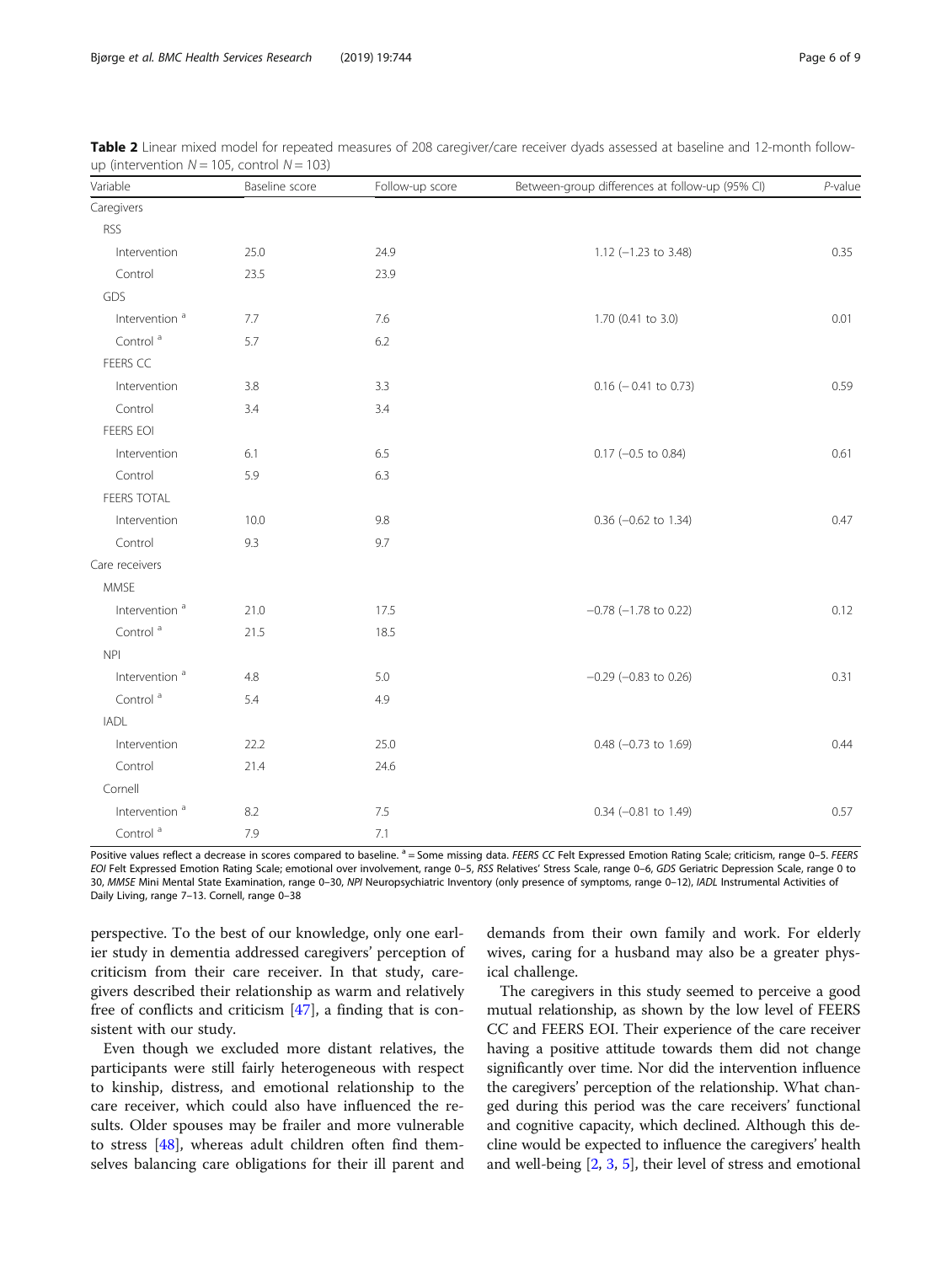status did not change over an extended period of time. In accordance with the review by Wearden et al. [\[13](#page-7-0)], a decline in cognitive or ADL-function did not influence caregivers' EE. This may indicate that, when caregivers perceive a positive relationship with their ill family member, the caregivers are not affected by the decline in their ill family member's health [[32](#page-7-0)].

The gradual loss of a functioning spouse or parent involves emotional and physical challenges for both spouses and adult children. As the care receivers' cognitive and functional abilities decline, this gradual loss of their former relationship can be seen as an ambiguous loss [\[49\]](#page-8-0), the loss of the person they once knew although they are still physically present. Along with their own strain and mourning their own loss, they must adjust to the changing needs of their ill family member. To some degree, caregivers' perceptions of the relationship quality and distress were stable, and the extent to which EE is a trait-like aspect and related to personality has been discussed previously [[13](#page-7-0), [50](#page-8-0)]. Due to the progressive nature of dementia, we could have expected higher levels of stress, making caregivers perceive the care receiver as having higher EE. However, the caregivers in our study still perceived their family members' attitude as positive at the 12-month follow-up, which might be seen in accordance with the study by Hooley [\[50\]](#page-8-0) where it is argued that characteristics of greater tolerance and flexibility were related to caregivers with low EE. Although related to caregivers' EE, this might be relevant for caregivers' tolerance in our study. The Danish philosopher Løgstrup [[51](#page-8-0)] argued that caring is a fundamental factor in humanity; thus, taking care of an ill family member seems to be a natural consequence. In addition, there may be increased knowledge and insight over time that the family member's behavior is not intentionally controlled but related to the disease. For example, studies of schizophrenia have found that EE fluctuates with symptoms, with higher EE in acute phases. The gradual decline in cognitive and functional capacity in our study did not seem to influence the caregivers' perception of the quality of their relationship. This finding is in line with the study by Vitaliano et al. [[20](#page-7-0)], who found that the EE status in spouses was stable during a 15 to 18-month period even though they were not offered any intervention.

As recorded in the initial dataset, half of the caregivers had a score > 24 on the RSS, indicating an increased risk of depression [[52](#page-8-0)] and the need for more specific approaches to prevent or alleviate the symptoms of depression. A problem-solving approach was used in the counseling and group sessions, with the intention of focusing on how to solve daily life challenges. However, a comprehensive program directed at how to reduce depressive feelings may have been more appropriate for the most distressed caregivers, which is in line with today's recommendations for individualized caregiver interventions.

The strength of the study is the large number of participants. The power was good enough to reduce the risk of type II error, which overlooks a positive result. However, a limitation is the fact that those who declined to participate were not mapped. Thus, we do not know if those who took part in the study are representative of relatives of people with dementia in terms of burden and distress. Only the less distressed caregivers and care receivers may have agreed to participate, thus limiting the ability to generalize the findings. However, the level of distress in the sample did not differ significantly from other studies [\[52\]](#page-8-0), which reduces the risk of limiting the generalizability. Another obvious limitation is the surprisingly low level of EE in this sample of home dwelling care receivers, and factors that, in terms of experience, lead to high EE. Retrospectively one can ask whether other objectives and measuring instruments should have been chosen. Perhaps the low level of EE reveals that the FEERS is not a sensitive enough instrument to catch changes in caregivers' perceived EE.

Another challenge in performing studies in which the respondents are interviewed is the so-called Hawthorne effect  $[53]$  $[53]$  $[53]$ . The caregivers in the control group may experience the interview situation as an opportunity to put their burden into words and perceive the interview as a pleasant event with a therapeutic effect.

### Conclusions

Low FEERS CC and EOI scores over time indicated a better mutual relationship between caregiver and care receiver than expected. The decline in care receivers' functional and cognitive capacity highlights a willingness to care, often at the caregiver's own expense. As no differences were found between the intervention and control groups regarding the caregivers' perceived relationship, further studies would be needed to find individually tailored interventions taking into consideration caregivers' perceived relationship quality and their own level of stress. By using the FEERS, which offers a quick and easy assessment of the relationship as perceived by caregivers, clinicians would be able to pinpoint caregivers and patients in need of an approach focusing on how to improve a perceived relationship characterized by a high level of EE.

### Abbreviations

CC: Critical comments; EE: Expressed Emotion; EOI: Emotional overinvolvement; FEERS: Felt Expressed Emotion Rating Scale; GDS: Geriatric Depression Scale; IADL: Instrumental Activities of Daily Living; MMSE: Mini Mental State Examination; NPI-Q: Neuropsychiatric Inventory; RSS: Relatives' Stress Scale; χ 2 : Chi-Square test statistic

#### Acknowledgements

The statistical analysis was supported by Milada Cvancarova Småstuen.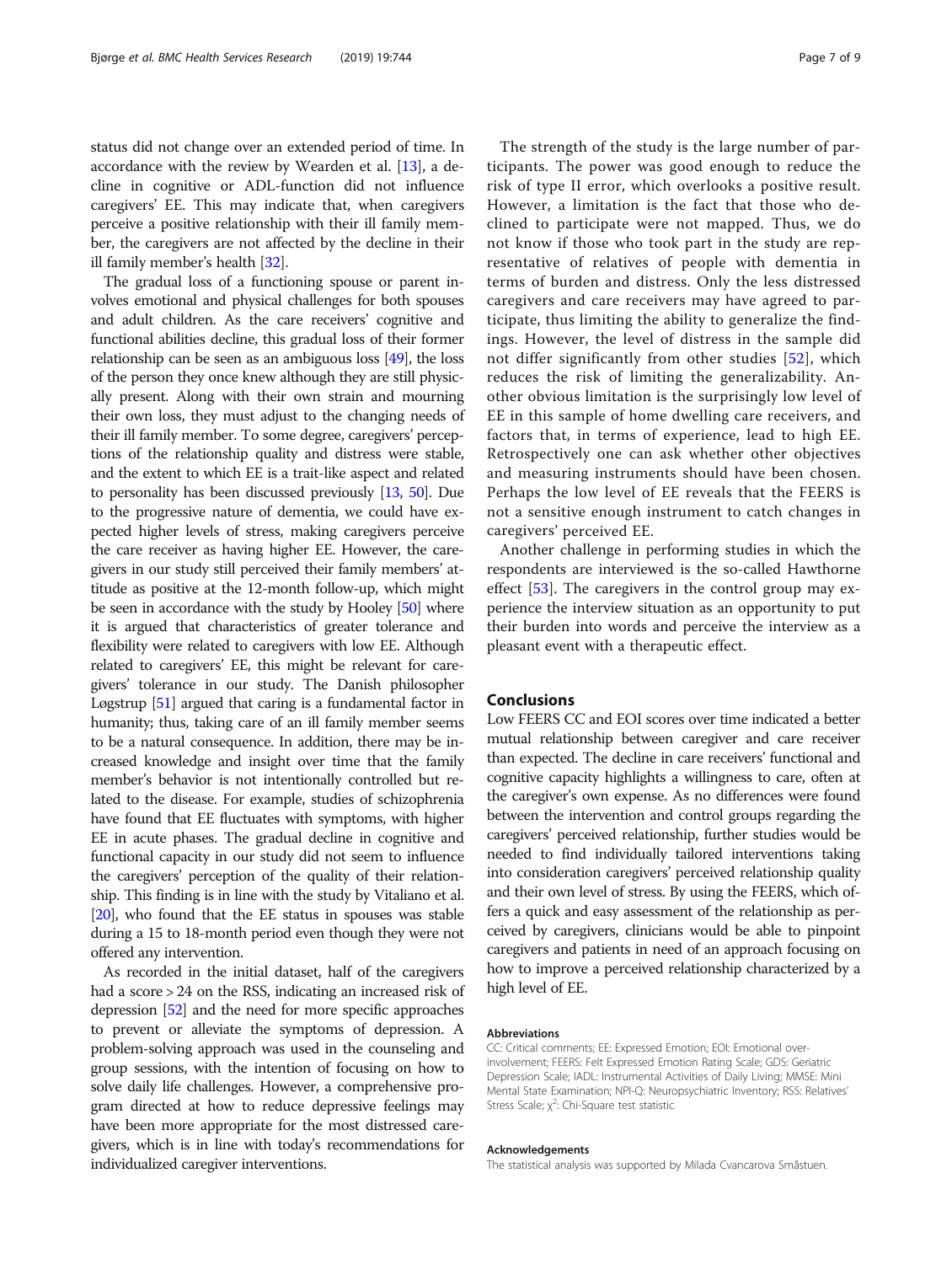### <span id="page-7-0"></span>Authors' contributions

IU designed the study. HB participated in the review of the literature and drafted the manuscript. IU and HB performed the statistical analyses. IU and HB participated in the interpretation of data. HB, IU and KK contributed to a critical revision of the manuscript. All authors read and approved the final manuscript.

### Funding

The authors declare that they have not received any funding.

#### Availability of data and materials

The dataset used and analyzed during the current study are available from the corresponding author on request.

#### Ethics approval and consent to participate

The Regional Committee for Ethics in Medical Research, Southern-Eastern Norway and the Norwegian Data Inspectorate approved the study. The study followed the ethical principles outlined in the Declaration of Helsinki. Both the person with dementia and the family caregiver received oral and written information about the study. Written informed consent was obtained from each participant. The participants were also informed that they could withdraw consent and discontinue participation in the study at any time without giving a reason. All participants were assured about the confidentiality of the gathered data.

#### Consent for publication

Not applicable.

#### Competing interests

The authors declare that they have no competing interests.

#### Author details

<sup>1</sup> Faculty of Health Sciences, Department of Nursing and Health Promotion, OsloMet - Oslo Metropolitan University, Pb. 4, St. Olavs plass, N-0130 Oslo, Norway. <sup>2</sup>Inland Norway University of Applied Sciences, Faculty of Health and Social Sciences, Elverum, Norway. <sup>3</sup>The Memory Clinic, Department of Geriatric Medicine, Oslo University Hospital Trust, Ullevål, Oslo, Norway. 4 Institute of Clinical Medicine, University of Oslo, Oslo, Norway.

### Received: 11 April 2019 Accepted: 23 September 2019 Published online: 24 October 2019

### References

- 1. Sörensen S, Duberstein P, Gill D, Pinquart M. Dementia care: mental health effects, intervention strategies, and clinical implications. Lancet Neurol. 2006; 5(11):961–73.
- 2. Andrén S, Elmståhl S. Family caregivers' subjective experiences of satisfaction in dementia care: aspects of burden, subjective health and sense of coherence. Scand J Caring Sci. 2005;19(2):157–68.
- 3. Brodaty H, Hadzi-Pavlovic D. Psychosocial effects on carers of living with persons with dementia. Aust N Z J Psychiatry. 1990;24(3):351–61.
- Vitaliano PP, Young HM, Zhang J. Is caregiving a risk factor for illness? Curr Dir Psychol Sci. 2004;13(1):13–6.
- Coon DW, Rubert M, Solano N, Mausbach B, Kraemer H, Arguelles T, et al. Wellbeing, appraisal, and coping in Latina and Caucasian female dementia caregivers: findings from the REACH study. Aging Ment Health. 2004;8(4):330–45.
- 6. Patterson C. World Alzheimer report 2018—the state of the art of dementia research: new frontiers. London: Alzheimer's Disease International (ADI); 2018.
- 7. Prince MJ. World Alzheimer report 2015: the global impact of dementia: an analysis of prevalence, incidence, cost and trends; 2015.
- Carretero S, Garcés J, Ródenas F, Sanjosé V. The informal caregiver's burden of dependent people: theory and empirical review. Arch Gerontol Geriatr. 2009;49(1):74–9.
- Arthur PB, Gitlin LN, Kairalla JA, Mann WC. Relationship between the number of behavioral symptoms in dementia and caregiver distress: what is the tipping point? Int Psychogeriatr. 2018;30(8):1099–107.
- 10. Stall NM, Kim SJ, Hardacre KA, Shah PS, Straus SE, Bronskill SE, et al. Association of Informal Caregiver Distress with health outcomes of community-dwelling dementia care recipients: a systematic review. J Am Geriatr Soc. 2019;67(3):609–17.
- 11. Ablitt A, Jones GV, Muers J. Living with dementia: a systematic review of the influence of relationship factors. Aging Ment Health. 2009;13(4):497–511.
- 12. Brodaty H, Donkin M. Family caregivers of people with dementia. Dialogues Clin Neurosci. 2009;11(2):217.
- 13. Wearden AJ, Tarrier N, Barrowclough C, Zastowny TR, Rahill AA. A review of expressed emotion research in health care. Clin Psychol Rev. 2000;20(5):633–66.
- 14. Burns A, Rabins P. Carer burden dementia. Int J Geriatr Psychiatry. 2000; 15(Suppl 1):S9–13.
- 15. Li C-Y, Lewis FM. Expressed emotion and depression in caregivers of older adults with dementia: results from Taiwan. Aging Ment Health. 2013;17(8):924–9.
- 16. Vitaliano PP, Russo J, Young HM, Teri L, Maiuro RD. Predictors of burden in spouse caregivers of individuals with Alzheimer's disease. Psychol Aging. 1991;6(3):392.
- 17. Nomura H, Inoue S, Kamimura N, Shimodera S, Mino Y, Gregg L, et al. A cross-cultural study on expressed emotion in carers of people with dementia and schizophrenia: Japan and England. Soc Psychiatry Psychiatr Epidemiol. 2005;40(7):564–70.
- 18. Tarrier N, Barrowclough C, Ward J, Donaldson C, Burns A, Gregg L. Expressed emotion and attributions in the carers of patients with Alzheimer's disease: the effect on carer burden. J Abnorm Psychol. 2002;111(2):340.
- 19. Wagner A, Logsdon R, Pearson J, Teri L. Caregiver expressed emotion and depression in Alzheimer's disease. Aging Ment Health. 1997;1(2):132–9.
- 20. Vitaliano PP, Young HM, Russo J, Romano J, Magana-Amato A. Does expressed emotion in spouses predict subsequent problems among care recipients with Alzheimer's disease? J Gerontol. 1993;48(4):P202–9.
- 21. Xia J, Merinder LB, Belgamwar MR. Psychoeducation for schizophrenia. Cochrane Database Syst Rev. 2011;6:1–166.
- 22. Beinart N, Weinman J, Wade D, Brady R. Caregiver burden and psychoeducational interventions in Alzheimer's disease: a review. Dement Geriatric Cognit Disord Extra. 2012;2(1):638–48.
- 23. Jensen M, Agbata IN, Canavan M, McCarthy G. Effectiveness of educational interventions for informal caregivers of individuals with dementia residing in the community: systematic review and meta-analysis of randomised controlled trials. Int J Geriatr Psychiatry. 2015;30(2):130–43.
- 24. Elvish R, Lever S-J, Johnstone J, Cawley R, Keady J. Psychological interventions for carers of people with dementia: a systematic review of quantitative and qualitative evidence. Counsel Psychother Res. 2013;13(2):106–25.
- 25. Brodaty H, Green A, Koschera A. Meta-analysis of psychosocial interventions for caregivers of people with dementia. J Am Geriatr Soc. 2003;51(5):657–64.
- 26. Gallagher-Thompson D, Tzuang YM, Au A, Brodaty H, Charlesworth G, Gupta R, et al. International perspectives on nonpharmacological best practices for dementia family caregivers: a review. Clin Gerontol. 2012;35(4):316–55.
- 27. Pinquart M, Sörensen S. Helping caregivers of persons with dementia: which interventions work and how large are their effects? Int Psychogeriatr. 2006;18(04):577–95.
- 28. Signe A, Elmståhl S. Psychosocial intervention for family caregivers of people with dementia reduces caregiver's burden: development and effect after 6 and 12 months. Scand J Caring Sci. 2008;22(1):98–109.
- 29. Parker D, Mills S, Abbey J. Effectiveness of interventions that assist caregivers to support people with dementia living in the community: a systematic review. Int J Evid Based Healthc. 2008;6(2):137–72.
- 30. Etters L, Goodall D, Harrison BE. Caregiver burden among dementia patient caregivers: a review of the literature. J Am Acad Nurse Pract. 2008;20(8):423–8.
- 31. Olazarán J, Reisberg B, Clare L, Cruz I, Peña-Casanova J, Del Ser T, et al. Nonpharmacological therapies in Alzheimer's disease: a systematic review of efficacy. Dement Geriatr Cogn Disord. 2010;30(2):161–78.
- 32. Braun M, Scholz U, Bailey B, Perren S, Hornung R, Martin M. Dementia caregiving in spousal relationships: a dyadic perspective. Aging Ment Health. 2009;13(3):426–36.
- 33. Woodward M. Aspects of communication in Alzheimer's disease: clinical features and treatment options. Int Psychogeriatr. 2013;25(6):877–85.
- 34. Fauth E, Hess K, Piercy K, Norton M, Corcoran C, Rabins P, et al. Caregivers' relationship closeness with the person with dementia predicts both positive and negative outcomes for caregivers' physical health and psychological well-being. Aging Ment Health. 2012;16(6):699–711.
- 35. Bruvik FK, Allore HG, Ranhoff AH, Engedal K. The effect of psychosocial support intervention on depression in patients with dementia and their family caregivers: an assessor-blinded randomized controlled trial. Dement Geriatric Cognit Disord Extra. 2013;3(1):386.
- 36. Folstein MF, Folstein SE, PR MH. "Mini-mental state": a practical method for grading the cognitive state of patients for the clinician. J Psychiatr Res. 1975;12(3):189–98.